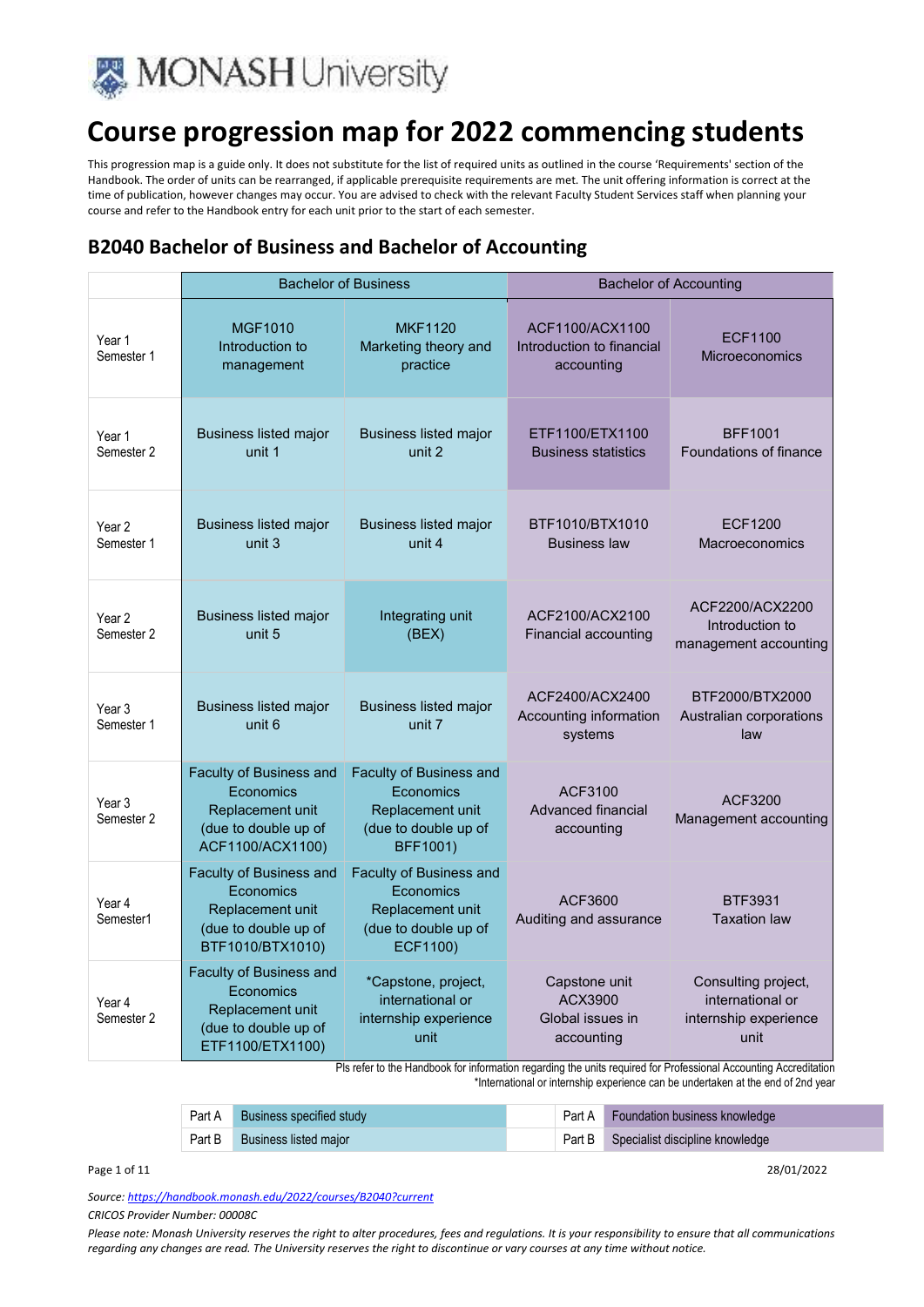

This progression map is a guide only. It does not substitute for the list of required units as outlined in the course 'Requirements' section of the Handbook. The order of units can be rearranged, if applicable prerequisite requirements are met. The unit offering information is correct at the time of publication, however changes may occur. You are advised to check with the relevant Faculty Student Services staff when planning your course and refer to the Handbook entry for each unit prior to the start of each semester.

#### *Business listed major: Banking and finance*

|                                 |                                                                                                      | <b>Bachelor of Business</b>                                                                                 |                                                            | <b>Bachelor of Accounting</b>                                            |
|---------------------------------|------------------------------------------------------------------------------------------------------|-------------------------------------------------------------------------------------------------------------|------------------------------------------------------------|--------------------------------------------------------------------------|
| Year 1<br>Semester 1            | <b>MGF1010</b><br>Introduction to<br>management                                                      | <b>MKF1120</b><br>Marketing theory and<br>practice                                                          | ACF1100/ACX1100<br>Introduction to financial<br>accounting | <b>BFF1001</b><br>Foundations of finance                                 |
| Year 1<br>Semester 2            | BFF2140/BFX2140<br>Corporate finance 1                                                               | <b>BFF2401</b><br>Commercial banking and<br>finance                                                         | ETF1100/ETX1100<br><b>Business statistics</b>              | <b>ECF1100</b><br><b>Microeconomics</b>                                  |
| Year 2<br>Semester 1            | <b>BFF3121</b><br>Investments and portfolio<br>management                                            | <b>BFF3231</b><br>International finance                                                                     | BTF1010/BTX1010<br><b>Business law</b>                     | <b>ECF1200</b><br>Macroeconomics                                         |
| Year 2<br>Semester 2            | <b>BFX3999</b><br>Finance and society                                                                | Integrating unit<br>(BEX)                                                                                   | ACF2100/ACX2100<br>Financial accounting                    | ACF2200/ACX2200<br>Introduction to<br>management accounting              |
| Year <sub>3</sub><br>Semester 1 | Banking and finance<br>major<br>paired unit 1                                                        | Banking and finance<br>major<br>paired unit 2                                                               | ACF2400/ACX2400<br>Accounting information<br>systems       | BTF2000/BTX2000<br>Australian corporations<br>law                        |
| Year <sub>3</sub><br>Semester 2 | Faculty of Business and<br>Economics<br>Replacement unit<br>(due to double up of<br>ACF1100/ACX1100) | <b>Faculty of Business and</b><br>Economics<br>Replacement unit<br>(due to double up of<br>BFF1001)         | ACF3100<br>Advanced financial<br>accounting                | ACF3200<br>Management accounting                                         |
| Year 4<br>Semester1             | Faculty of Business and<br>Economics<br>Replacement unit<br>(due to double up of<br>BTF1010/BTX1010) | <b>Faculty of Business and</b><br>Economics<br>Replacement unit<br>(due to double up of<br>ETF1100/ETX1100) | ACF3600<br>Auditing and assurance                          | <b>BTF3931</b><br><b>Taxation law</b>                                    |
| Year 4<br>Semester 2            | Faculty of Business and<br>Economics<br>Replacement unit<br>(due to double up of<br>ECF1100)         | *Capstone, project,<br>international or<br>internship experience<br>unit                                    | Capstone unit<br>ACX3900<br>Global issues in<br>accounting | Consulting project,<br>international or<br>internship experience<br>unit |

Pls refer to the Handbook for information regarding the units required for Professional Accounting Accreditation

\*International or internship experience can be undertaken at the end of 2nd year

|        | Part A Business specified study | Part A Foundation business knowledge   |
|--------|---------------------------------|----------------------------------------|
| Part B | <b>Business listed major</b>    | Part B Specialist discipline knowledge |

Page 2 of 11 28/01/2022

*Source: https://handbook.monash.edu/2022/courses/B2040?current*

*CRICOS Provider Number: 00008C*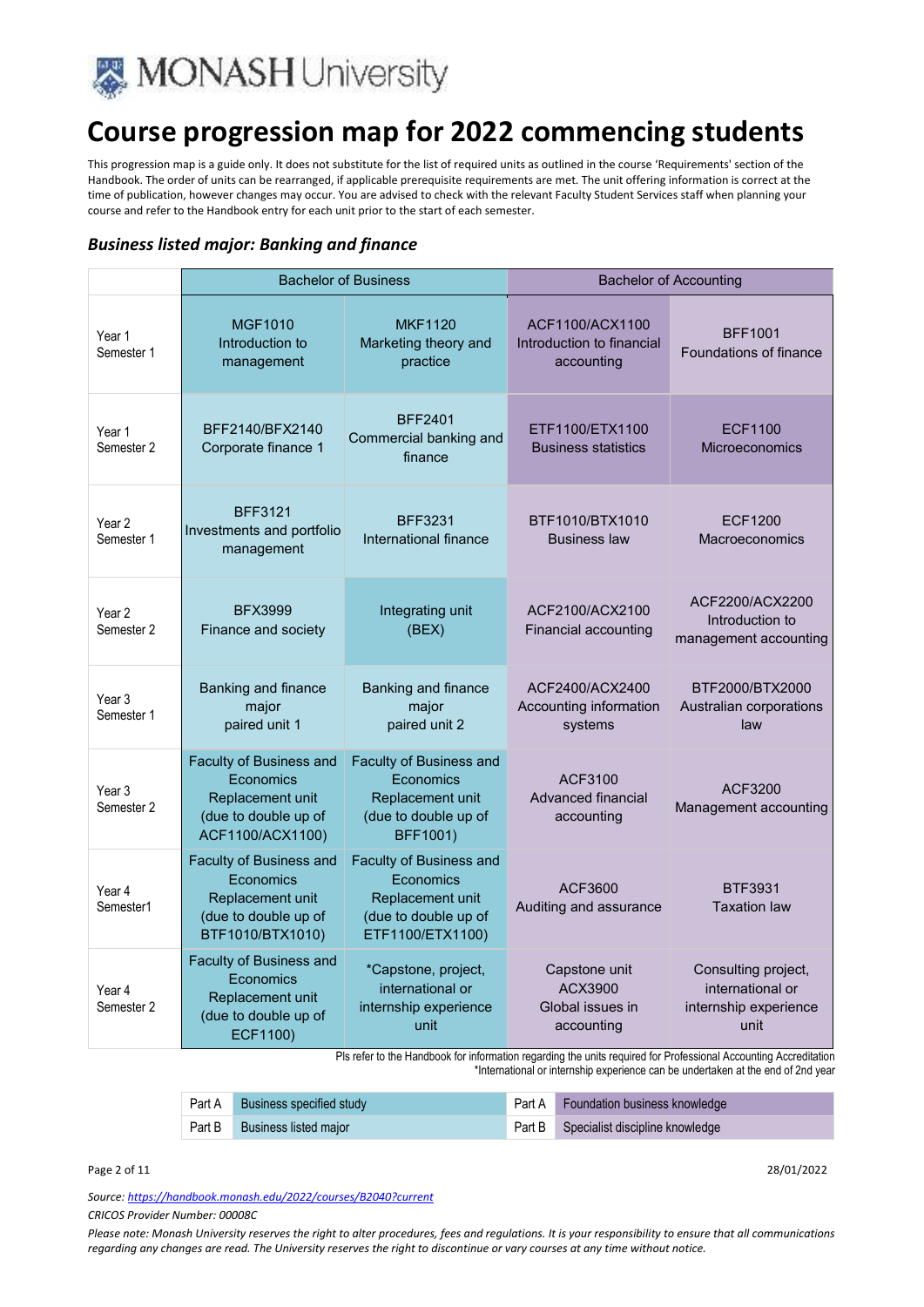

This progression map is a guide only. It does not substitute for the list of required units as outlined in the course 'Requirements' section of the Handbook. The order of units can be rearranged, if applicable prerequisite requirements are met. The unit offering information is correct at the time of publication, however changes may occur. You are advised to check with the relevant Faculty Student Services staff when planning your course and refer to the Handbook entry for each unit prior to the start of each semester.

#### *Business listed major: Business analytics and statistics*

|                                 | <b>Bachelor of Business</b>                                                                                        |                                                                                                             |                                                            | <b>Bachelor of Accounting</b>                                            |
|---------------------------------|--------------------------------------------------------------------------------------------------------------------|-------------------------------------------------------------------------------------------------------------|------------------------------------------------------------|--------------------------------------------------------------------------|
| Year 1<br>Semester 1            | <b>MGF1010</b><br>Introduction to<br>management                                                                    | <b>MKF1120</b><br>Marketing theory and<br>practice                                                          | ACF1100/ACX1100<br>Introduction to financial<br>accounting | <b>ECF1100</b><br><b>Microeconomics</b>                                  |
| Year 1<br>Semester 2            | ETF2020<br>Statistical foundations of<br>business analytics                                                        | <b>Business analytics and</b><br>statistics major<br>unit 1                                                 | ETF1100/ETX1100<br><b>Business statistics</b>              | <b>BFF1001</b><br><b>Foundations of finance</b>                          |
| Year <sub>2</sub><br>Semester 1 | <b>Business analytics and</b><br>statistics major<br>unit 2                                                        | <b>Business analytics and</b><br>statistics major<br>unit 3                                                 | BTF1010/BTX1010<br><b>Business law</b>                     | <b>ECF1200</b><br>Macroeconomics                                         |
| Year 2<br>Semester 2            | Business analytics and<br>statistics major<br>unit 4                                                               | Integrating unit<br>(BEX)                                                                                   | ACF2100/ACX2100<br>Financial accounting                    | ACF2200/ACX2200<br>Introduction to<br>management accounting              |
| Year <sub>3</sub><br>Semester 1 | <b>Business analytics and</b><br>statistics major<br>unit 5                                                        | Business analytics and<br>statistics major<br>unit 6                                                        | ACF2400/ACX2400<br>Accounting information<br>systems       | BTF2000/BTX2000<br>Australian corporations<br>law                        |
| Year <sub>3</sub><br>Semester 2 | <b>Faculty of Business and</b><br><b>Economics</b><br>Replacement unit<br>(due to double up of<br>ACF1100/ACX1100) | <b>Faculty of Business and</b><br>Fconomics<br>Replacement unit<br>(due to double up of<br>BFF1001)         | ACF3100<br>Advanced financial<br>accounting                | ACF3200<br>Management accounting                                         |
| Year 4<br>Semester1             | Faculty of Business and<br>Economics<br>Replacement unit<br>(due to double up of<br>BTF1010/BTX1010)               | <b>Faculty of Business and</b><br>Economics<br>Replacement unit<br>(due to double up of<br>ETF1100/ETX1100) | ACF3600<br>Auditing and assurance                          | <b>BTF3931</b><br><b>Taxation law</b>                                    |
| Year 4<br>Semester 2            | Faculty of Business and<br>Economics<br>Replacement unit<br>(due to double up of<br>ECF1100)                       | *Capstone, project,<br>international or<br>internship experience<br>unit                                    | Capstone unit<br>ACX3900<br>Global issues in<br>accounting | Consulting project,<br>international or<br>internship experience<br>unit |

Pls refer to the Handbook for information regarding the units required for Professional Accounting Accreditation

\*International or internship experience can be undertaken at the end of 2nd year

| Part A | Business specified study | Part A Foundation business knowledge   |
|--------|--------------------------|----------------------------------------|
| Part B | Business listed major    | Part B Specialist discipline knowledge |

Page 3 of 11 28/01/2022

*Source: https://handbook.monash.edu/2022/courses/B2040?current*

*CRICOS Provider Number: 00008C*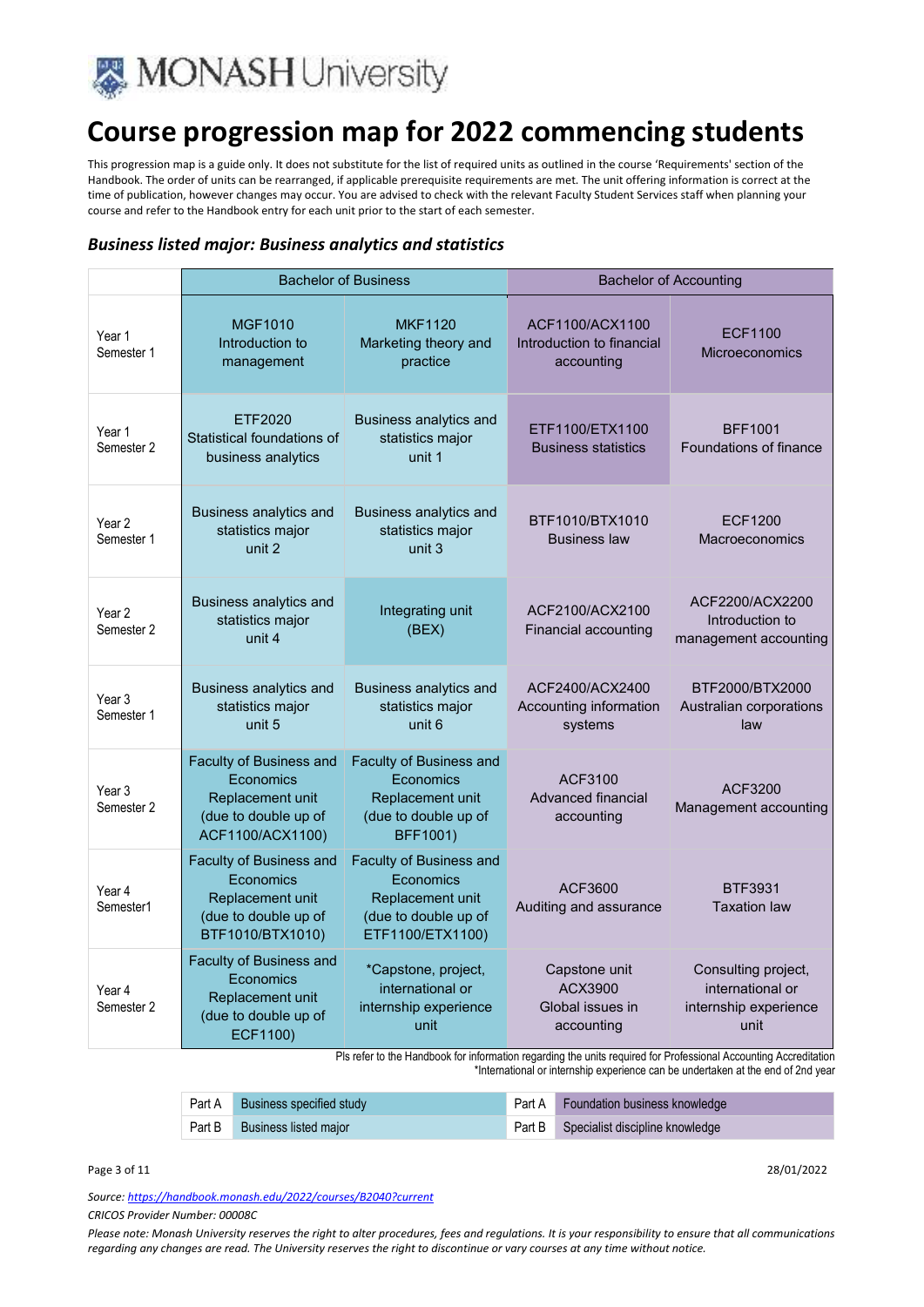

This progression map is a guide only. It does not substitute for the list of required units as outlined in the course 'Requirements' section of the Handbook. The order of units can be rearranged, if applicable prerequisite requirements are met. The unit offering information is correct at the time of publication, however changes may occur. You are advised to check with the relevant Faculty Student Services staff when planning your course and refer to the Handbook entry for each unit prior to the start of each semester.

#### *Business listed major: Business law*

|                                 |                                                                                                      | <b>Bachelor of Business</b>                                                                                |                                                            | <b>Bachelor of Accounting</b>                                            |
|---------------------------------|------------------------------------------------------------------------------------------------------|------------------------------------------------------------------------------------------------------------|------------------------------------------------------------|--------------------------------------------------------------------------|
| Year 1<br>Semester 1            | <b>MGF1010</b><br>Introduction to<br>management                                                      | <b>MKF1120</b><br>Marketing theory and<br>practice                                                         | ACF1100/ACX1100<br>Introduction to financial<br>accounting | <b>ECF1100</b><br>Microeconomics                                         |
| Year 1<br>Semester 2            | Business law major<br>unit 1                                                                         | Business law major<br>unit 2                                                                               | ETF1100/ETX1100<br><b>Business statistics</b>              | <b>BFF1001</b><br>Foundations of finance                                 |
| Year 2<br>Semester 1            | Business law major<br>unit 3                                                                         | Business law major<br>unit 4                                                                               | BTF1010/BTX1010<br><b>Business law</b>                     | <b>ECF1200</b><br>Macroeconomics                                         |
| Year <sub>2</sub><br>Semester 2 | Business law major<br>unit 5                                                                         | Integrating unit<br>(BEX)                                                                                  | ACF2100/ACX2100<br>Financial accounting                    | ACF2200/ACX2200<br>Introduction to<br>management accounting              |
| Year 3<br>Semester 1            | Business law major<br>unit 6                                                                         | <b>Faculty of Business and</b><br>Economics<br>Replacement unit<br>(due to double up of<br><b>ACF1100)</b> | ACF2400/ACX2400<br>Accounting information<br>systems       | BTF2000/BTX2000<br>Australian corporations<br>law                        |
| Year 3<br>Semester 2            | Faculty of Business and<br>Economics<br>Replacement unit<br>(due to double up of<br>BFF1001)         | Faculty of Business and<br>Fconomics<br>Replacement unit<br>(due to double up of<br>BTF1010/BTX1010)       | ACF3100<br>Advanced financial<br>accounting                | ACF3200<br>Management accounting                                         |
| Year 4<br>Semester1             | Faculty of Business and<br>Economics<br>Replacement unit<br>(due to double up of<br>ETF1100/ETX1100) | Faculty of Business and<br>Economics<br>Replacement unit<br>(due to double up of<br>ECF1100)               | ACF3600<br>Auditing and assurance                          | BTF3931<br><b>Taxation law</b>                                           |
| Year 4<br>Semester 2            | BTX3900<br>Research project in<br>business law and<br>taxation                                       | *Capstone, project,<br>international or<br>internship experience<br>unit                                   | Capstone unit<br>ACX3900<br>Global issues in<br>accounting | Consulting project,<br>international or<br>internship experience<br>unit |

Pls refer to the Handbook for information regarding the units required for Professional Accounting Accreditation \*International or internship experience can be undertaken at the end of 2nd year

| Part A | Business specified study | Part A Foundation business knowledge   |
|--------|--------------------------|----------------------------------------|
| Part B | Business listed major    | Part B Specialist discipline knowledge |

Page 4 of 11 28/01/2022

*Source: https://handbook.monash.edu/2022/courses/B2040?current*

*CRICOS Provider Number: 00008C*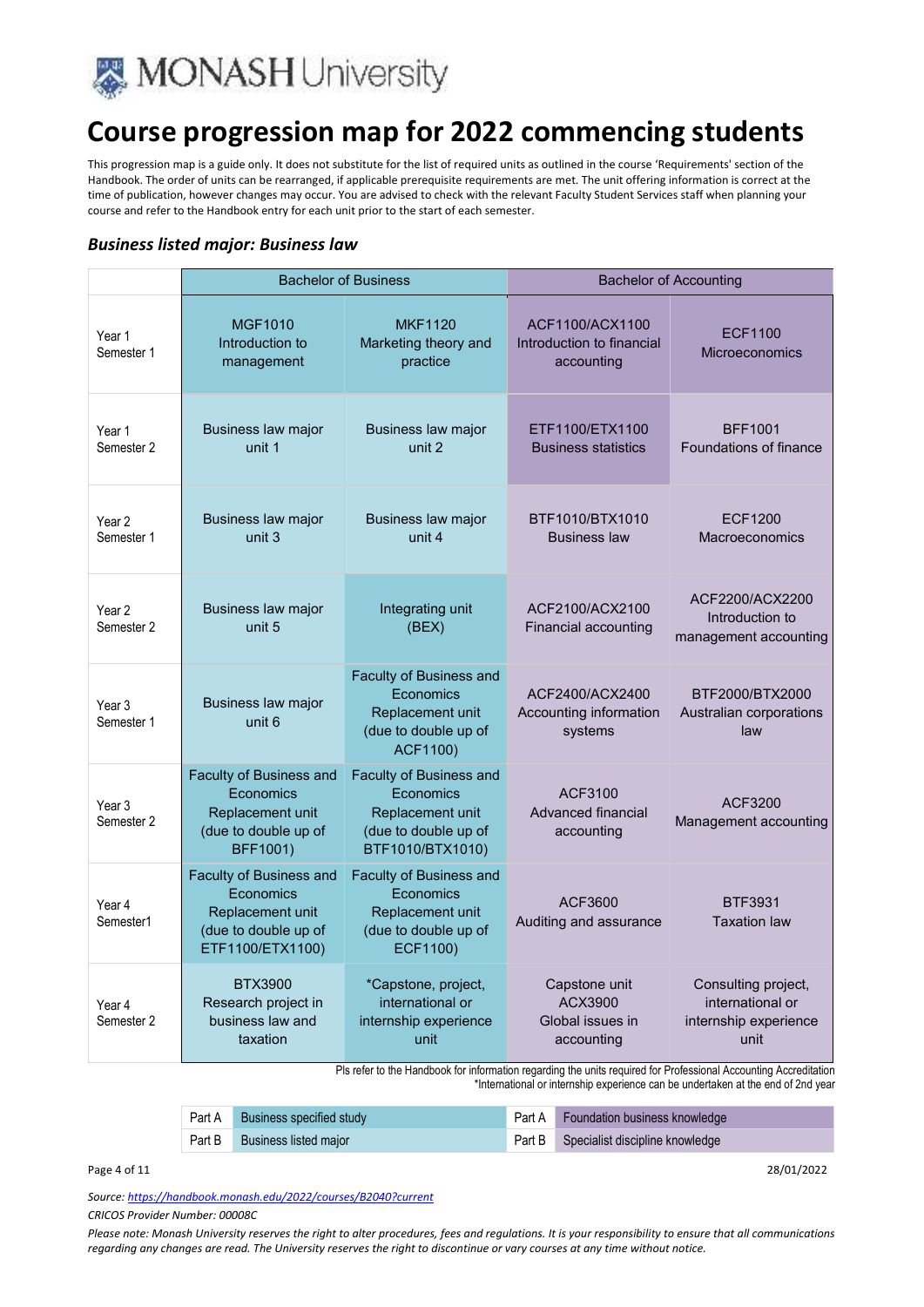

This progression map is a guide only. It does not substitute for the list of required units as outlined in the course 'Requirements' section of the Handbook. The order of units can be rearranged, if applicable prerequisite requirements are met. The unit offering information is correct at the time of publication, however changes may occur. You are advised to check with the relevant Faculty Student Services staff when planning your course and refer to the Handbook entry for each unit prior to the start of each semester.

#### *Business listed major: Business management*

|                                 |                                                                                                             | <b>Bachelor of Business</b>                                                                                 |                                                            | <b>Bachelor of Accounting</b>                                            |
|---------------------------------|-------------------------------------------------------------------------------------------------------------|-------------------------------------------------------------------------------------------------------------|------------------------------------------------------------|--------------------------------------------------------------------------|
| Year 1<br>Semester 1            | <b>MGF1010</b><br>Introduction to<br>management                                                             | <b>MKF1120</b><br>Marketing theory and<br>practice                                                          | ACF1100/ACX1100<br>Introduction to financial<br>accounting | <b>ECF1100</b><br>Microeconomics                                         |
| Year 1<br>Semester 2            | <b>MGF1100</b><br>Managerial<br>communication                                                               | <b>MGF2111</b><br>Organisational behaviour                                                                  | ETF1100/ETX1100<br><b>Business statistics</b>              | <b>BFF1001</b><br><b>Foundations of finance</b>                          |
| Year <sub>2</sub><br>Semester 1 | MGF3621<br>Organisational change                                                                            | MGF3684<br><b>Business strategy</b>                                                                         | BTF1010/BTX1010<br><b>Business law</b>                     | <b>ECF1200</b><br><b>Macroeconomics</b>                                  |
| Year 2<br>Semester 2            | <b>Business management</b><br>major<br>unit 1                                                               | Integrating unit<br>(BEX)                                                                                   | ACF2100/ACX2100<br>Financial accounting                    | ACF2200/ACX2200<br>Introduction to<br>management accounting              |
| Year <sub>3</sub><br>Semester 1 | <b>Business management</b><br>major<br>unit 2                                                               | Faculty of Business and<br>Economics<br>Replacement unit<br>(due to double up of<br>ACF1100/ACX1100)        | ACF2400/ACX2400<br>Accounting information<br>systems       | BTF2000/BTX2000<br>Australian corporations<br>law                        |
| Year 3<br>Semester 2            | <b>Faculty of Business and</b><br>Economics<br>Replacement unit<br>(due to double up of<br>BFF1001)         | <b>Faculty of Business and</b><br>Economics<br>Replacement unit<br>(due to double up of<br>BTF1010/BTX1010) | ACF3100<br><b>Advanced financial</b><br>accounting         | ACF3200<br>Management accounting                                         |
| Year 4<br>Semester1             | <b>Faculty of Business and</b><br>Economics<br>Replacement unit<br>(due to double up of<br>ETF1100/ETX1100) | Faculty of Business and<br>Economics<br>Replacement unit<br>(due to double up of<br>ECF1100)                | ACF3600<br>Auditing and assurance                          | <b>BTF3931</b><br><b>Taxation law</b>                                    |
| Year 4<br>Semester 2            | MGX3100<br>Corporate social<br>responsibility and<br>business ethics                                        | *Capstone, project,<br>international or<br>internship experience<br>unit                                    | Capstone unit<br>ACX3900<br>Global issues in<br>accounting | Consulting project,<br>international or<br>internship experience<br>unit |

Pls refer to the Handbook for information regarding the units required for Professional Accounting Accreditation \*International or internship experience can be undertaken at the end of 2nd year

| Part A Business specified study | Part A Foundation business knowledge   |
|---------------------------------|----------------------------------------|
| Part B Business listed major    | Part B Specialist discipline knowledge |

Page 5 of 11 28/01/2022

*Source: https://handbook.monash.edu/2022/courses/B2040?current*

*CRICOS Provider Number: 00008C*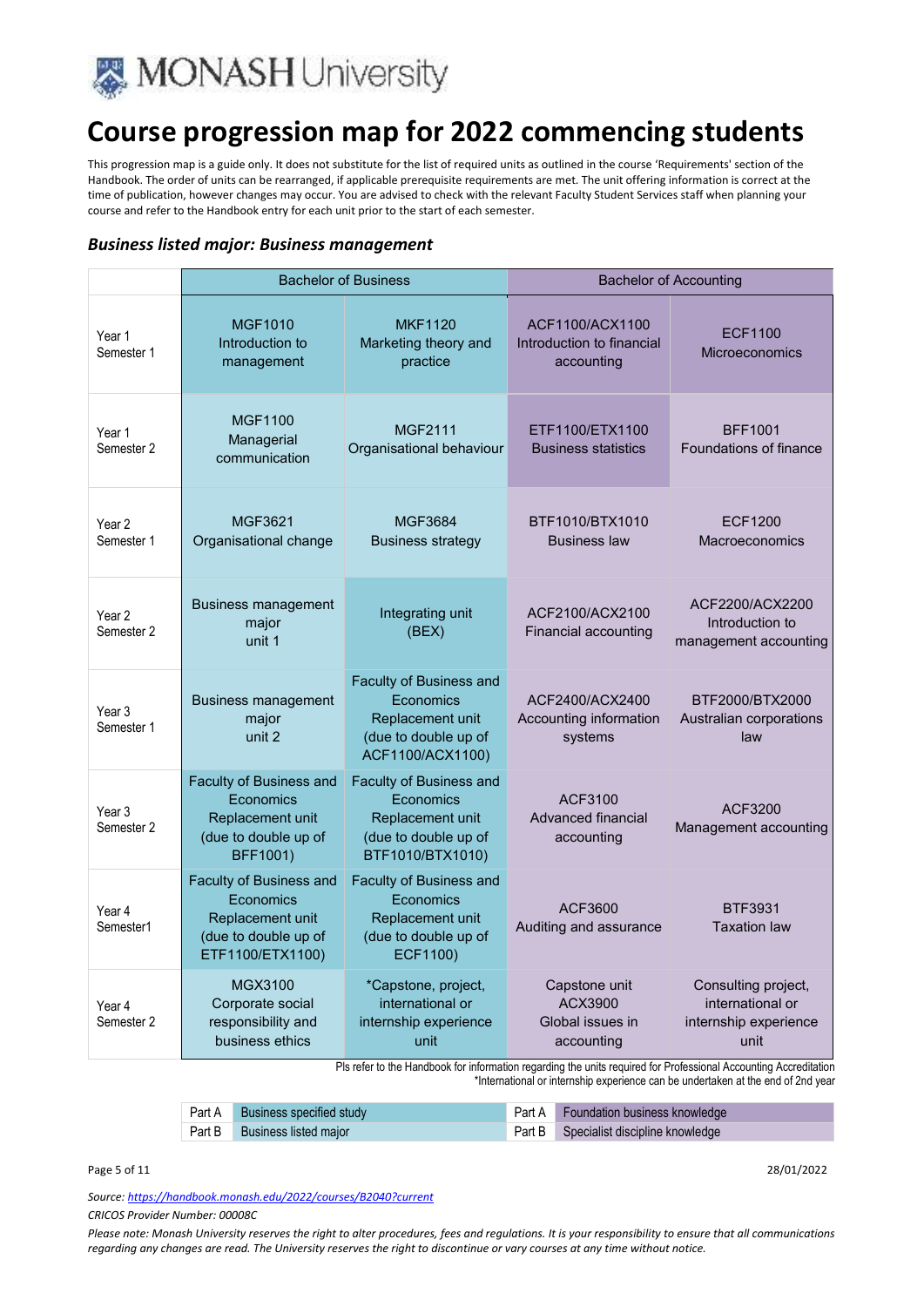

This progression map is a guide only. It does not substitute for the list of required units as outlined in the course 'Requirements' section of the Handbook. The order of units can be rearranged, if applicable prerequisite requirements are met. The unit offering information is correct at the time of publication, however changes may occur. You are advised to check with the relevant Faculty Student Services staff when planning your course and refer to the Handbook entry for each unit prior to the start of each semester.

#### *Business listed major: Economics and business strategy*

|                                 |                                                                                                      | <b>Bachelor of Business</b>                                                                                 |                                                            | <b>Bachelor of Accounting</b>                                            |
|---------------------------------|------------------------------------------------------------------------------------------------------|-------------------------------------------------------------------------------------------------------------|------------------------------------------------------------|--------------------------------------------------------------------------|
| Year 1<br>Semester 1            | <b>MGF1010</b><br>Introduction to<br>management                                                      | <b>MKF1120</b><br>Marketing theory and<br>practice                                                          | ACF1100/ACX1100<br>Introduction to financial<br>accounting | <b>ECF1100</b><br>Microeconomics                                         |
| Year 1<br>Semester 2            | Faculty of Business and<br>Economics<br>Replacement unit<br>(due to double up of<br>ECF1200)         | ECF2331<br>Macroeconomics and<br>monetary policy                                                            | ETF1100/ETX1100<br><b>Business statistics</b>              | <b>BFF1001</b><br><b>Foundations of finance</b>                          |
| Year <sub>2</sub><br>Semester 1 | ECF2731<br>Managerial economics                                                                      | Integrating unit<br>(BEX)                                                                                   | BTF1010/BTX1010<br><b>Business law</b>                     | <b>ECF1200</b><br>Macroeconomics                                         |
| Year <sub>2</sub><br>Semester 2 | strategy major<br>unit 1                                                                             | Economics and business Economics and business<br>strategy major<br>unit 2                                   | ACF2100/ACX2100<br>Financial accounting                    | ACF2200/ACX2200<br>Introduction to<br>management accounting              |
| Year 3<br>Semester 1            | strategy major<br>unit 3                                                                             | Economics and business Economics and business<br>strategy major<br>unit 4                                   | ACF2400/ACX2400<br>Accounting information<br>systems       | BTF2000/BTX2000<br>Australian corporations<br>law                        |
| Year 3<br>Semester 2            | Faculty of Business and<br>Economics<br>Replacement unit<br>(due to double up of<br>ACF1100/ACX1100) | Faculty of Business and<br>Economics<br>Replacement unit<br>(due to double up of<br>BFF1001)                | ACF3100<br>Advanced financial<br>accounting                | ACF3200<br>Management accounting                                         |
| Year 4<br>Semester1             | Faculty of Business and<br>Economics<br>Replacement unit<br>(due to double up of<br>ETF1100/ETF1100) | <b>Faculty of Business and</b><br>Economics<br>Replacement unit<br>(due to double up of<br>BTF1010/BTF1010) | ACF3600<br>Auditing and assurance                          | BTF3931<br><b>Taxation law</b>                                           |
| Year 4<br>Semester 2            | Faculty of Business and<br>Economics<br>Replacement unit<br>(due to double up of<br>ECF1100)         | *Capstone, project,<br>international or<br>internship experience<br>unit                                    | Capstone unit<br>ACX3900<br>Global issues in<br>accounting | Consulting project,<br>international or<br>internship experience<br>unit |

Pls refer to the Handbook for information regarding the units required for Professional Accounting Accreditation \*International or internship experience can be undertaken at the end of 2nd year

| <b>Part A</b> Business specified study | Part A Foundation business knowledge   |
|----------------------------------------|----------------------------------------|
| <b>Part B</b> Business listed major    | Part B Specialist discipline knowledge |

Page 6 of 11 28/01/2022

*Source: https://handbook.monash.edu/2022/courses/B2040?current*

*CRICOS Provider Number: 00008C*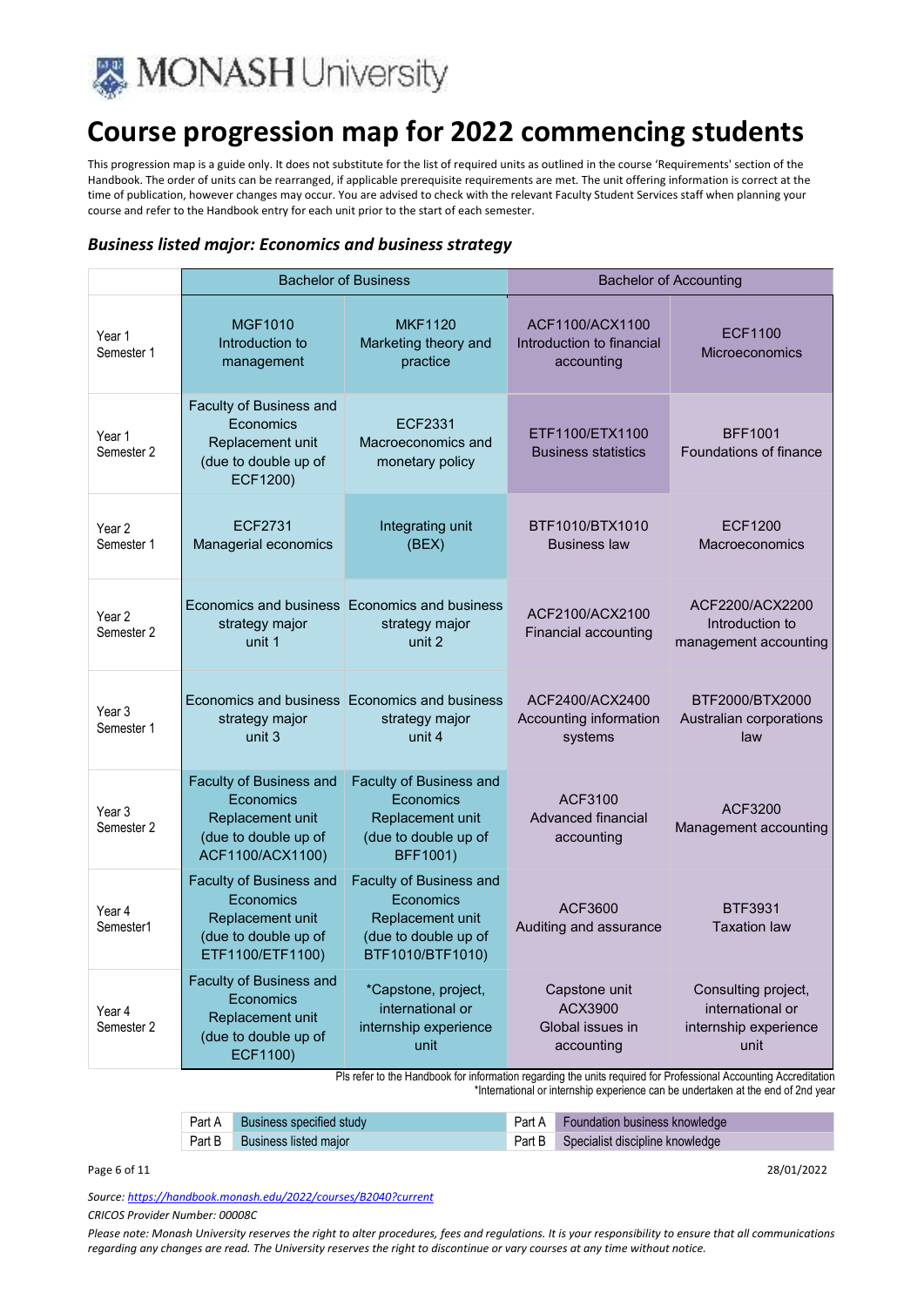

This progression map is a guide only. It does not substitute for the list of required units as outlined in the course 'Requirements' section of the Handbook. The order of units can be rearranged, if applicable prerequisite requirements are met. The unit offering information is correct at the time of publication, however changes may occur. You are advised to check with the relevant Faculty Student Services staff when planning your course and refer to the Handbook entry for each unit prior to the start of each semester.

#### *Business listed major: Financial econometrics*

|                                 | <b>Bachelor of Business</b>                                                                          |                                                                                                             |                                                            | <b>Bachelor of Accounting</b>                                            |
|---------------------------------|------------------------------------------------------------------------------------------------------|-------------------------------------------------------------------------------------------------------------|------------------------------------------------------------|--------------------------------------------------------------------------|
| Year 1<br>Semester 1            | <b>MGF1010</b><br>Introduction to<br>management                                                      | <b>MKF1120</b><br>Marketing theory and<br>practice                                                          | ACF1100/ACX1100<br>Introduction to financial<br>accounting | <b>ECF1100</b><br><b>Microeconomics</b>                                  |
| Year 1<br>Semester 2            | ETX2250<br>Data visualisation and<br>analytics                                                       | ETF3300<br>Quantitative methods for<br>financial markets                                                    | ETF1100ETX1100<br><b>Business statistics</b>               | <b>BFF1001</b><br>Foundations of finance                                 |
| Year <sub>2</sub><br>Semester 1 | BFF2140/BFX2140<br>Corporate finance 1                                                               | ETF2100<br>Introductory<br>econometrics                                                                     | BTF1010/BTX1010<br><b>Business law</b>                     | <b>ECF1200</b><br>Macroeconomics                                         |
| Year 2<br>Semester 2            | <b>Financial econometrics</b><br>major<br>unit 1                                                     | Integrating unit<br>(BEX)                                                                                   | ACF2100/ACX2100<br>Financial accounting                    | ACF2200/ACX2200<br>Introduction to<br>management accounting              |
| Year <sub>3</sub><br>Semester 1 | <b>Financial econometrics</b><br>major<br>unit 2                                                     | <b>Financial econometrics</b><br>major<br>unit 3                                                            | ACF2400/ACX2400<br>Accounting information<br>systems       | BTF2000/BTX2000<br>Australian corporations<br>law                        |
| Year <sub>3</sub><br>Semester 2 | Faculty of Business and<br>Economics<br>Replacement unit<br>(due to double up of<br>ACF1100/ACX1100) | <b>Faculty of Business and</b><br>Economics<br>Replacement unit<br>(due to double up of<br>BFF1001)         | ACF3100<br>Advanced financial<br>accounting                | ACF3200<br>Management accounting                                         |
| Year 4<br>Semester1             | Faculty of Business and<br>Economics<br>Replacement unit<br>(due to double up of<br>ETF1100/ETX1100) | <b>Faculty of Business and</b><br>Economics<br>Replacement unit<br>(due to double up of<br>BTF1010/BTX1010) | ACF3600<br>Auditing and assurance                          | <b>BTF3931</b><br><b>Taxation law</b>                                    |
| Year 4<br>Semester 2            | Faculty of Business and<br>Economics<br>Replacement unit<br>(due to double up of<br>ECF1100)         | *Capstone, project,<br>international or<br>internship experience<br>unit                                    | Capstone unit<br>ACX3900<br>Global issues in<br>accounting | Consulting project,<br>international or<br>internship experience<br>unit |

Pls refer to the Handbook for information regarding the units required for Professional Accounting Accreditation \*International or internship experience can be undertaken at the end of 2nd year

| <b>Part A</b> Business specified study | <b>Part A</b> Foundation business knowledge |
|----------------------------------------|---------------------------------------------|
| <b>Part B</b> Business listed major    | Part B Specialist discipline knowledge      |

Page 7 of 11 28/01/2022

*Source: https://handbook.monash.edu/2022/courses/B2040?current*

*CRICOS Provider Number: 00008C*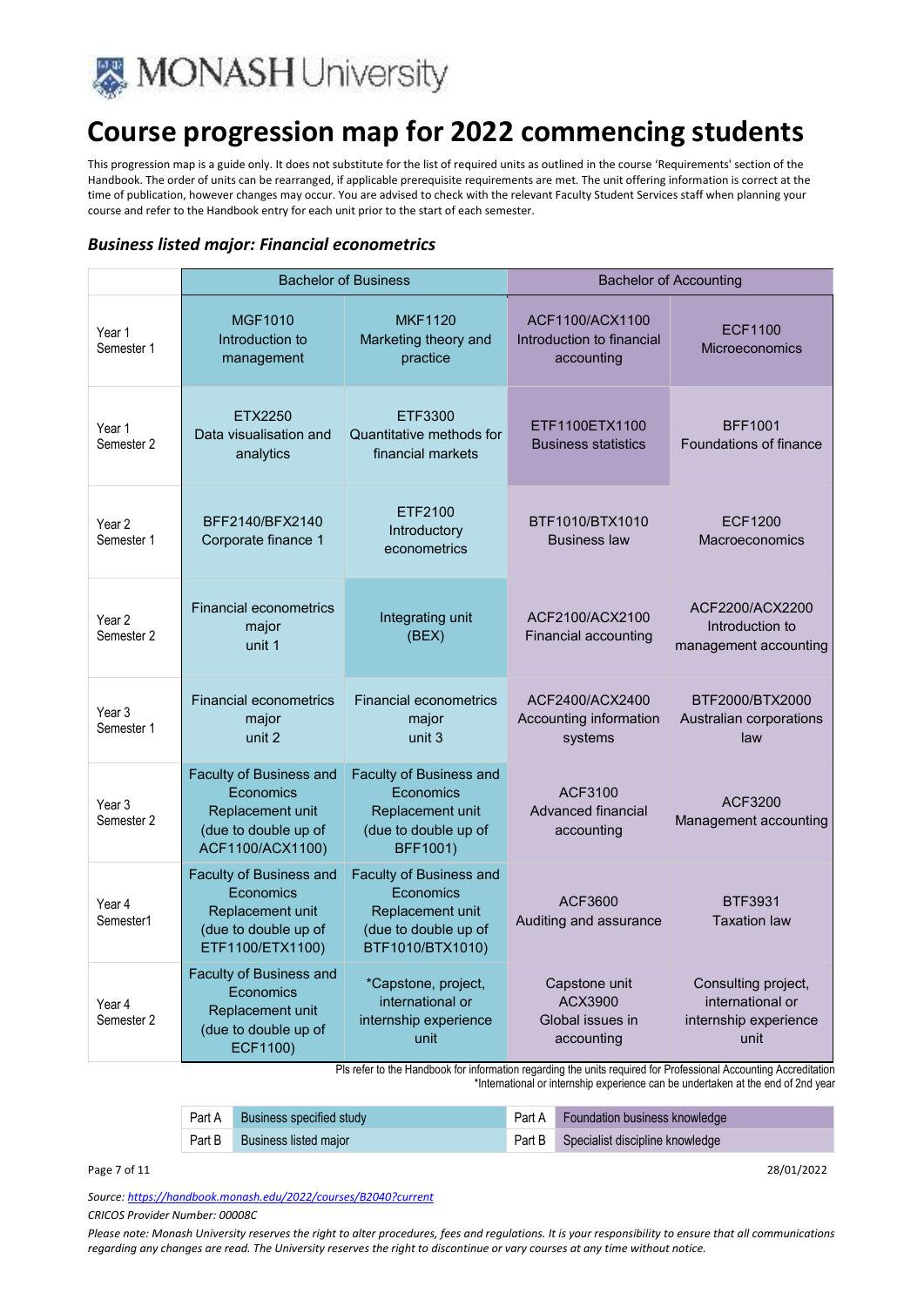

This progression map is a guide only. It does not substitute for the list of required units as outlined in the course 'Requirements' section of the Handbook. The order of units can be rearranged, if applicable prerequisite requirements are met. The unit offering information is correct at the time of publication, however changes may occur. You are advised to check with the relevant Faculty Student Services staff when planning your course and refer to the Handbook entry for each unit prior to the start of each semester.

#### *Business listed major: Human resource management*

|                                 |                                                                                                      | <b>Bachelor of Business</b>                                                                                 |                                                            | <b>Bachelor of Accounting</b>                                            |
|---------------------------------|------------------------------------------------------------------------------------------------------|-------------------------------------------------------------------------------------------------------------|------------------------------------------------------------|--------------------------------------------------------------------------|
| Year 1<br>Semester 1            | <b>MGF1010</b><br>Introduction to<br>management                                                      | <b>MKF1120</b><br>Marketing theory and<br>practice                                                          | ACF1100/ACX1100<br>Introduction to financial<br>accounting | <b>ECF1100</b><br><b>Microeconomics</b>                                  |
| Year 1<br>Semester 2            | MGF2341<br>Managing employee<br>relations                                                            | MGF2661<br>Human resource<br>management                                                                     | ETF1100/ETX1100<br><b>Business statistics</b>              | <b>BFF1001</b><br>Foundations of finance                                 |
| Year 2<br>Semester 1            | <b>MGX3441</b><br>Human resource<br>strategy                                                         | MGX3100<br>Corporate social<br>responsibility and<br>business ethics                                        | BTF1010/BTX1010<br><b>Business law</b>                     | <b>ECF1200</b><br>Macroeconomics                                         |
| Year 2<br>Semester 2            | MGF2656<br>HRM and managing<br>global workforces                                                     | Integrating unit<br>(BEX)                                                                                   | ACF2100/ACX2100<br>Financial accounting                    | ACF2200/ACX2200<br>Introduction to<br>management accounting              |
| Year 3<br>Semester 1            | MGX3991<br>Leadership principles<br>and practices or<br>MGF3450<br>Managing conflict                 | <b>Faculty of Business and</b><br>Economics<br>Replacement unit<br>(due to double up of<br>ACF1100)         | ACF2400/ACX2400<br>Accounting information<br>systems       | BTF2000/BTX2000<br>Australian corporations<br>law                        |
| Year <sub>3</sub><br>Semester 2 | Faculty of Business and<br>Economics<br>Replacement unit<br>(due to double up of<br>BFF1001)         | <b>Faculty of Business and</b><br>Economics<br>Replacement unit<br>(due to double up of<br>BTF1010/BTX1010) | ACF3100<br>Advanced financial<br>accounting                | ACF3200<br>Management accounting                                         |
| Year 4<br>Semester1             | Faculty of Business and<br>Economics<br>Replacement unit<br>(due to double up of<br>ETF1100/ETX1100) | Faculty of Business and<br>Economics<br>Replacement unit<br>(due to double up of<br>ECF1100)                | ACF3600<br>Auditing and assurance                          | <b>BTF3931</b><br><b>Taxation law</b>                                    |
| Year 4<br>Semester 2            | <b>BTX3991</b><br><b>Employment law</b>                                                              | *Capstone, project,<br>international or<br>internship experience<br>unit                                    | Capstone unit<br>ACX3900<br>Global issues in<br>accounting | Consulting project,<br>international or<br>internship experience<br>unit |

Pls refer to the Handbook for information regarding the units required for Professional Accounting Accreditation \*International or internship experience can be undertaken at the end of 2nd year

| Part A Business specified study | <b>Part A</b> Foundation business knowledge |
|---------------------------------|---------------------------------------------|
| Part B Business listed major    | Part B Specialist discipline knowledge      |

#### Page 8 of 11 28/01/2022

*Source: https://handbook.monash.edu/2022/courses/B2040?current*

*CRICOS Provider Number: 00008C*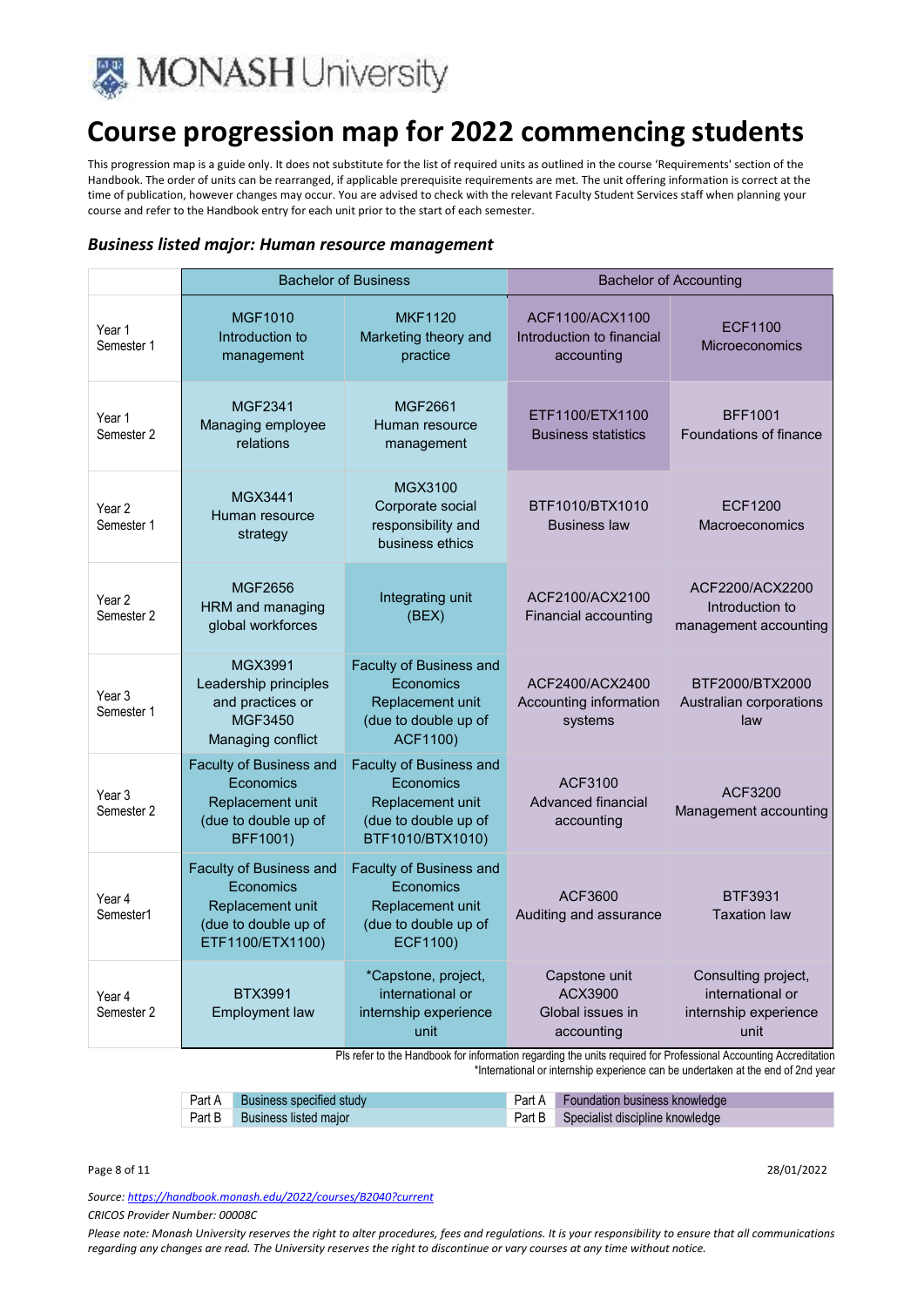

This progression map is a guide only. It does not substitute for the list of required units as outlined in the course 'Requirements' section of the Handbook. The order of units can be rearranged, if applicable prerequisite requirements are met. The unit offering information is correct at the time of publication, however changes may occur. You are advised to check with the relevant Faculty Student Services staff when planning your course and refer to the Handbook entry for each unit prior to the start of each semester.

#### *Business listed major: International business*

|                                 |                                                                                                      | <b>Bachelor of Business</b>                                                                                 |                                                            | <b>Bachelor of Accounting</b>                                            |
|---------------------------------|------------------------------------------------------------------------------------------------------|-------------------------------------------------------------------------------------------------------------|------------------------------------------------------------|--------------------------------------------------------------------------|
| Year 1<br>Semester 1            | <b>MGF1010</b><br>Introduction to<br>management                                                      | <b>MKF1120</b><br>Marketing theory and<br>practice                                                          | ACF1100/ACX1100<br>Introduction to financial<br>accounting | ECF1100<br>Microeconomics                                                |
| Year 1<br>Semester 2            | MGF2351<br>International business                                                                    | <b>BTX3110</b><br>International trade law                                                                   | ETF1100/ETX1100<br><b>Business statistics</b>              | <b>BFF1001</b><br><b>Foundations of finance</b>                          |
| Year 2<br>Semester 1            | ECF2721<br>Trade finance and<br>foreign exchange                                                     | MGF3681<br>International<br>management                                                                      | BTF1010/BTX1010<br><b>Business law</b>                     | ECF1200<br>Macroeconomics                                                |
| Year <sub>2</sub><br>Semester 2 | International business<br>major unit                                                                 | Integrating unit<br>(BEX)                                                                                   | ACF2100/ACX2100<br>Financial accounting                    | ACF2200/ACX2200<br>Introduction to<br>management accounting              |
| Year 3<br>Semester 1            | Faculty of Business and<br><b>Economics Replacement</b><br>unit (due to double up of<br>ECF1100)     | Faculty of Business and<br>Economics<br>Replacement unit<br>(due to double up of<br>ACF1100/ACX1100)        | ACF2400/ACX2400<br>Accounting information<br>systems       | BTF2000/BTX2000<br>Australian corporations<br>law                        |
| Year <sub>3</sub><br>Semester 2 | Faculty of Business and<br>Economics<br>Replacement unit<br>(due to double up of<br>BTF1010/BTX1010) | <b>Faculty of Business and</b><br>Economics<br>Replacement unit<br>(due to double up of<br>BFF1001)         | ACF3100<br>Advanced financial<br>accounting                | ACF3200<br>Management accounting                                         |
| Year 4<br>Semester1             | Faculty of Business and<br>Economics<br>Replacement unit<br>(due to double up of<br>ECF1100)         | <b>Faculty of Business and</b><br>Economics<br>Replacement unit<br>(due to double up of<br>ETF1100/ETX1100) | ACF3600<br>Auditing and assurance                          | BTF3931<br><b>Taxation law</b>                                           |
| Year 4<br>Semester 2            | MGX3121<br>International business<br>strategy                                                        | *Capstone, project,<br>international or<br>internship experience<br>unit                                    | Capstone unit<br>ACX3900<br>Global issues in<br>accounting | Consulting project,<br>international or<br>internship experience<br>unit |

Pls refer to the Handbook for information regarding the units required for Professional Accounting Accreditation \*International or internship experience can be undertaken at the end of 2nd year

| Part A Business specified study | Part A Foundation business knowledge   |
|---------------------------------|----------------------------------------|
| Part B Business listed major    | Part B Specialist discipline knowledge |

Page 9 of 11 28/01/2022

*Source: https://handbook.monash.edu/2022/courses/B2040?current*

*CRICOS Provider Number: 00008C*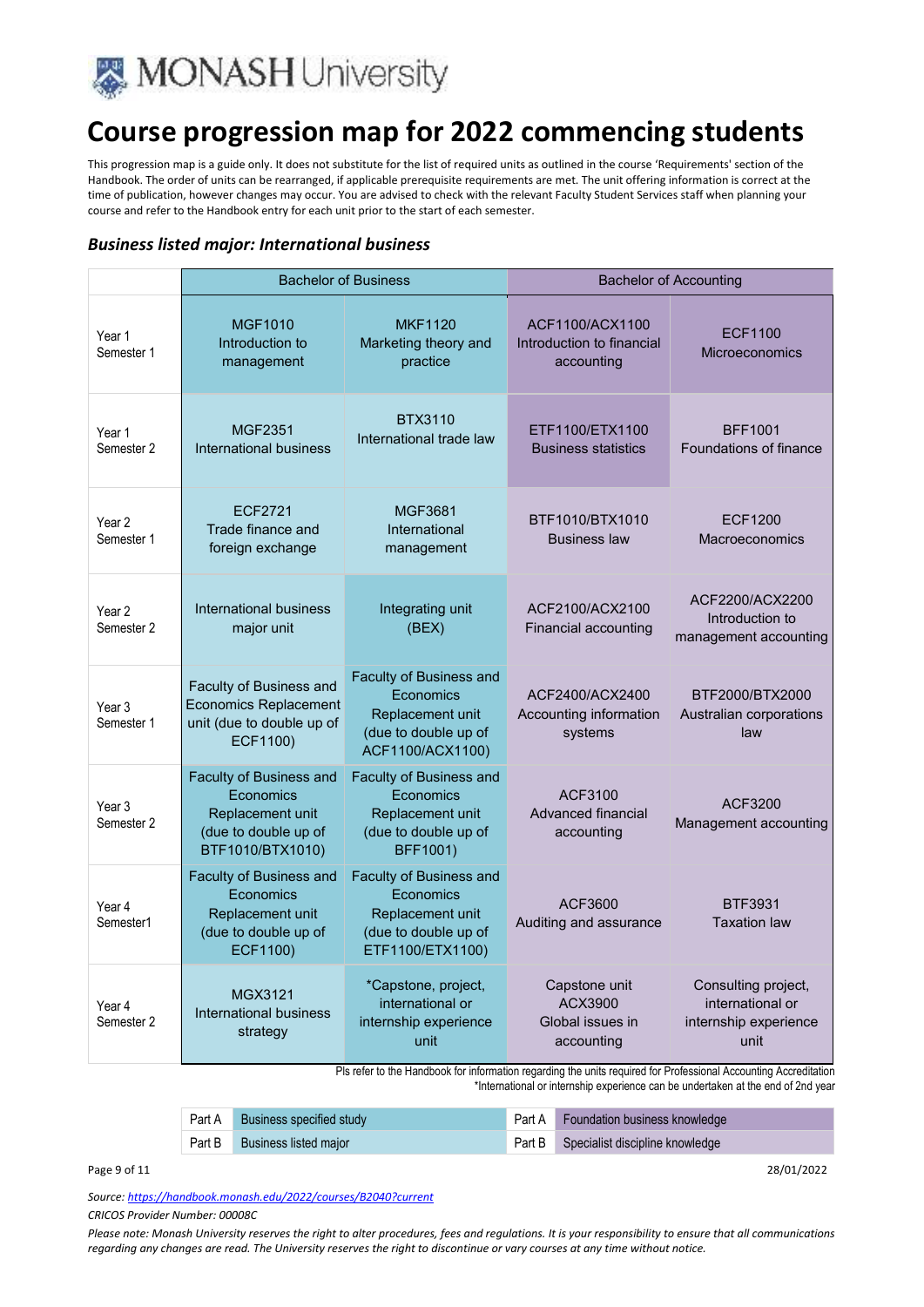

This progression map is a guide only. It does not substitute for the list of required units as outlined in the course 'Requirements' section of the Handbook. The order of units can be rearranged, if applicable prerequisite requirements are met. The unit offering information is correct at the time of publication, however changes may occur. You are advised to check with the relevant Faculty Student Services staff when planning your course and refer to the Handbook entry for each unit prior to the start of each semester.

#### *Business listed major: Marketing*

|                                 |                                                                                                      | <b>Bachelor of Business</b>                                                                          |                                                            | <b>Bachelor of Accounting</b>                                            |
|---------------------------------|------------------------------------------------------------------------------------------------------|------------------------------------------------------------------------------------------------------|------------------------------------------------------------|--------------------------------------------------------------------------|
| Year 1<br>Semester 1            | <b>MGF1010</b><br>Introduction to<br>management                                                      | <b>MKF1120</b><br>Marketing theory and<br>practice                                                   | ACF1100/ACX1100<br>Introduction to financial<br>accounting | <b>ECF1100</b><br><b>Microeconomics</b>                                  |
| Year 1<br>Semester 2            | MKF2111/MKX2111<br>Buyer behaviour                                                                   | <b>MKF2801</b><br><b>Marketing insights</b>                                                          | ETF1100/ETX1100<br><b>Business statistics</b>              | <b>BFF1001</b><br>Foundations of finance                                 |
| Year <sub>2</sub><br>Semester 1 | <b>MKF3151</b><br>Marketing planning and<br>strategy                                                 | Integrating unit<br>(BEX)                                                                            | BTF1010/BTX1010<br><b>Business law</b>                     | ECF1200<br>Macroeconomics                                                |
| Year <sub>2</sub><br>Semester 2 | Marketing major unit 1<br>with the prefix MKF or<br>MKX offered at the<br>Caulfield campus           | Marketing major unit 2<br>with the prefix MKF or<br>MKX offered at the<br>Caulfield campus           | ACF2100/ACX2100<br><b>Financial accounting</b>             | ACF2200/ACX2200<br>Introduction to<br>management accounting              |
| Year <sub>3</sub><br>Semester 1 | Marketing major unit 3<br>with the prefix MKF or<br>MKX offered at the<br>Caulfield campus           | Marketing major unit 4<br>with the prefix MKF or<br>MKX offered at the<br>Caulfield campus           | ACF2400/ACX2400<br>Accounting information<br>systems       | BTF2000/BTX2000<br>Australian corporations<br>law                        |
| Year 3<br>Semester 2            | Faculty of Business and<br>Economics<br>Replacement unit<br>(due to double up of<br>ACF1100/ACX1100) | Faculty of Business and<br>Economics<br>Replacement unit<br>(due to double up of<br>BFF1001)         | ACF3100<br>Advanced financial<br>accounting                | ACF3200<br>Management accounting                                         |
| Year 4<br>Semester1             | Faculty of Business and<br>Economics<br>Replacement unit<br>(due to double up of<br>BTF1010/BTX1010) | Faculty of Business and<br>Economics<br>Replacement unit<br>(due to double up of<br>ETF1100/ETX1100) | ACF3600<br>Auditing and assurance                          | BTF3931<br><b>Taxation law</b>                                           |
| Year 4<br>Semester 2            | Faculty of Business and<br>Economics<br>Replacement unit<br>(due to double up of<br>ECF1100)         | *Capstone, project,<br>international or<br>internship experience<br>unit                             | Capstone unit<br>ACX3900<br>Global issues in<br>accounting | Consulting project,<br>international or<br>internship experience<br>unit |

Pls refer to the Handbook for information regarding the units required for Professional Accounting Accreditation \*International or internship experience can be undertaken at the end of 2nd year

Part A Business specified study **Part A** Foundation business knowledge Part B Business listed major **Part B Specialist discipline knowledge** 

*Source: https://handbook.monash.edu/2022/courses/B2040?current*

*CRICOS Provider Number: 00008C*